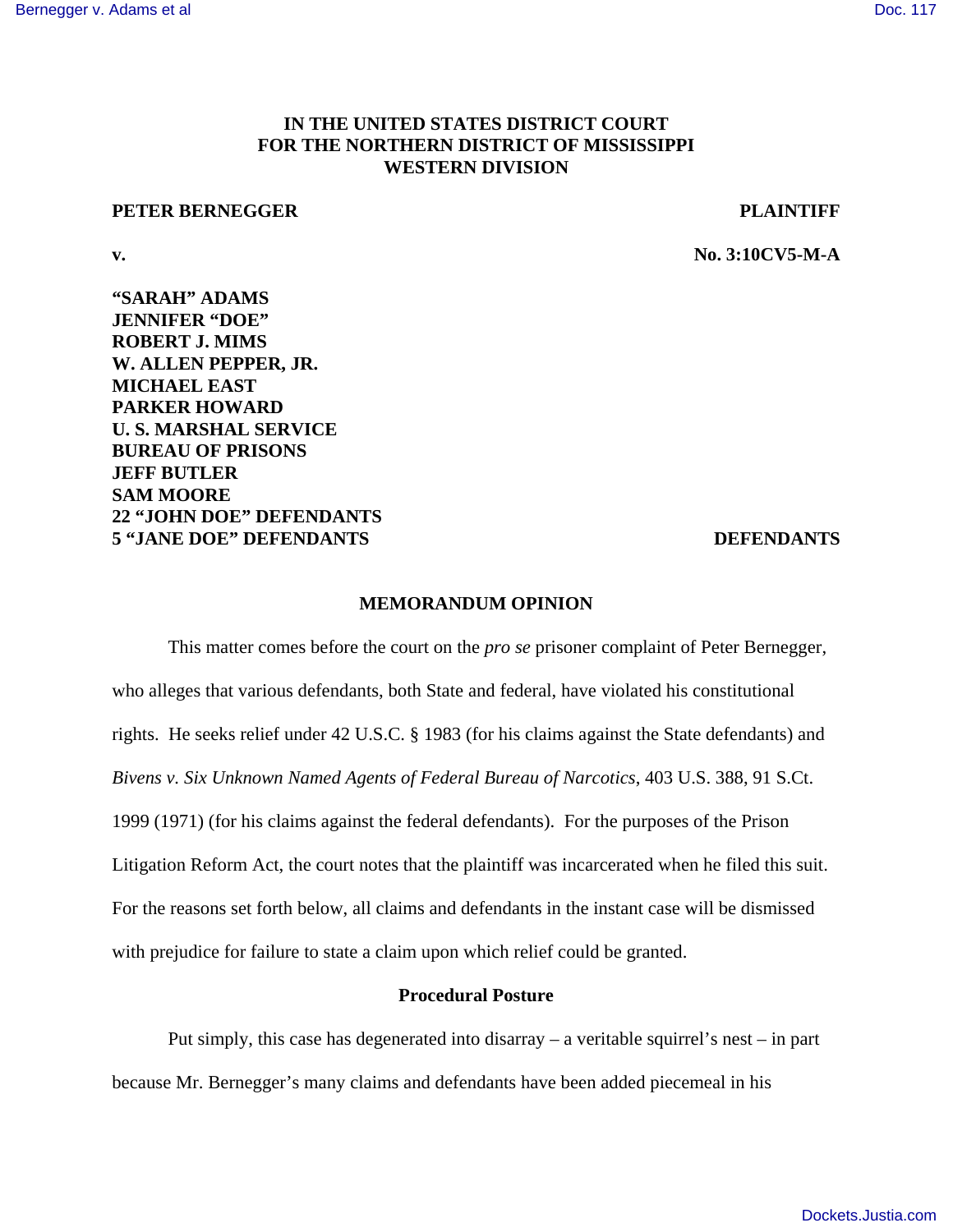complaint, amended complaint, and other documents. It seems that wherever Mr. Bernegger has been housed, he believes that the jailors there have violated his constitutional rights. Mr. Bernegger has alleged many causes of action; the claims and defendants have certainly piled up as this case has progressed. Further complicating matters is Mr. Bernegger's habit of seeking reconsideration of every adverse ruling the court has made in this case. In addition, for each of his claims, Mr. Bernegger provides a skeletal description of perceived wrongs perpetrated against him, then simply lists the defendants below that description – without describing who carried out which actions or how each defendant was involved. Finally, Mr. Bernegger has listed many defendants against whom he has made no allegations whatsoever. In sum, the nature, number, and presentation of the claims and defendants in this case have made difficult its orderly administration

To be fair, the court itself must shoulder some responsibility for the state of this case. As this case has progressed, some claims and defendants were dismissed. Unfortunately (due largely to the difficulties described above) the court lost track of which defendants allegedly took part in each of the many claims and, thus, which claims and defendants remained in the case. This confusion resulted in service of process to several defendants who had previously been dismissed from the case. This memorandum opinion and judgment will set this case aright – and move it toward resolution.

To start unraveling the case, the court will set forth: (1) Bernegger's claims; (2) the origin of each claim; and (3) the defendants involved in each claim. Next, the court will set forth which claims and defendants have been dismissed from this case in previous orders. Then the court will catalog: (1) the claims remaining; and (2) the defendants involved in the remaining

-2-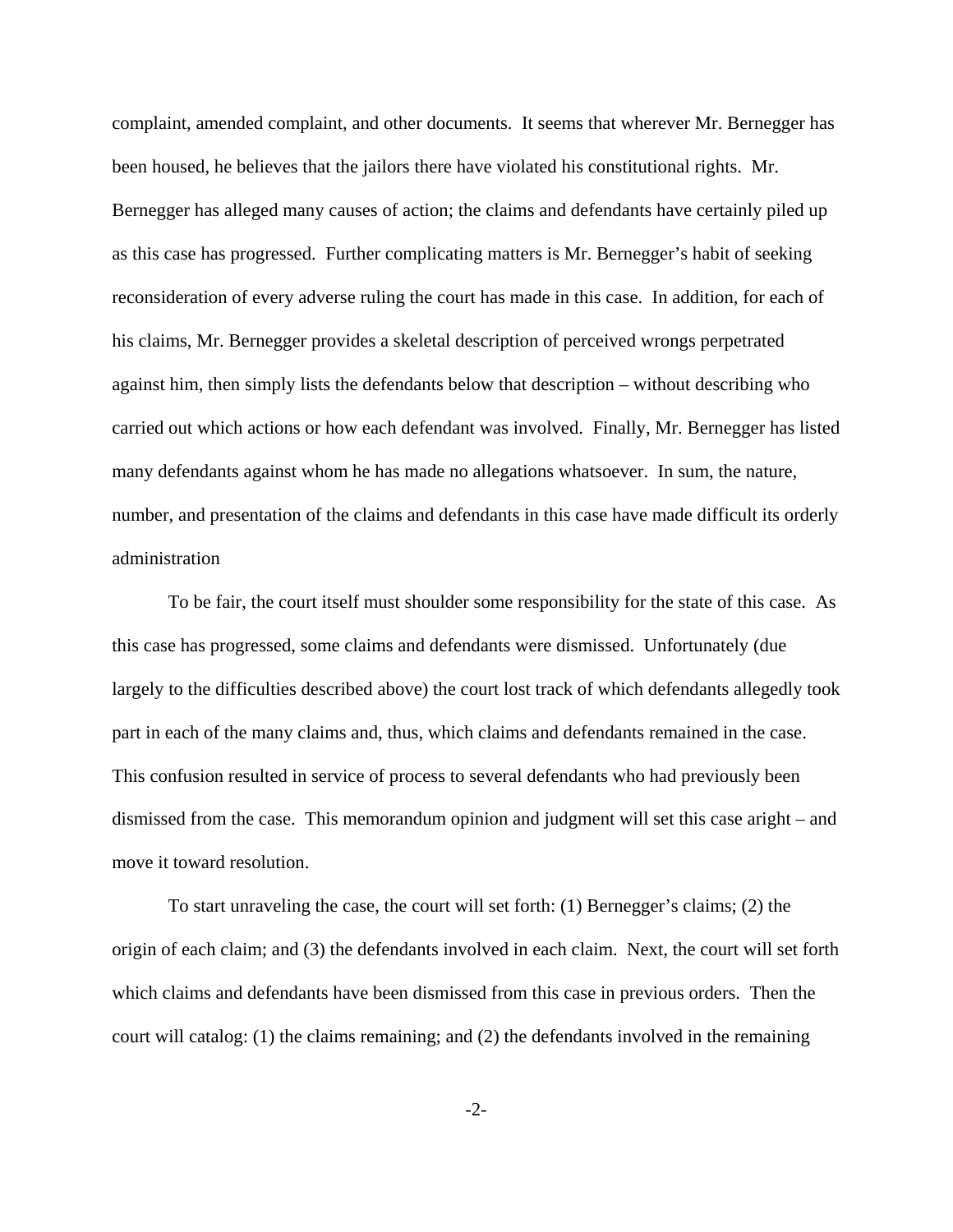claims. Finally, having thus established the claims and defendants remaining in the case after previous dispositive rulings, the court will determine the viability of the remaining claims.

#### **Peter Bernegger's Claims**

On November 12, 2009, the plaintiff Peter Bernegger was found guilty by a jury of two counts of fraud under 18 U.S.C. § 1341 and one count of bank fraud under 18 U.S.C. § 1344.<sup>1</sup> All of Mr. Bernegger's claims arise out of those convictions and his incarceration in various facilities afterwards.

# **Claims Found in the Original Complaint [1] (Filed January 21, 2010)**

Mr. Bernegger's claims in his original complaint arise out of his prosecution for the crimes set forth above. Mr. Bernegger alleges that the late Judge W. Allen Pepper, Jr. and court employees Sarah Adams and Jennifer "Doe" failed to file Bernegger's *pro se* pleadings on the record. Bernegger also alleges that Judge Pepper permitted the criminal proceedings in the absence of subject matter jurisdiction. In addition, Bernegger alleges that Judge Pepper denied him the right to face his accuser. Bernegger also alleges that Assistant United States Attorney Robert Mims attempted to extort money from Bernegger's family. Finally, Bernegger alleges that Robert Mims tampered with witnesses in the case by speaking with them.

The defendants in Bernegger's original complaint are: (1) Sarah Adams; (2) Jennifer "Doe;" (3) Robert J. Mims; (4) Judge W. Allen Pepper, Jr.; and (5) John Does 1 and 2.

<sup>&</sup>lt;sup>1</sup>Bernegger has appealed his conviction and sentence.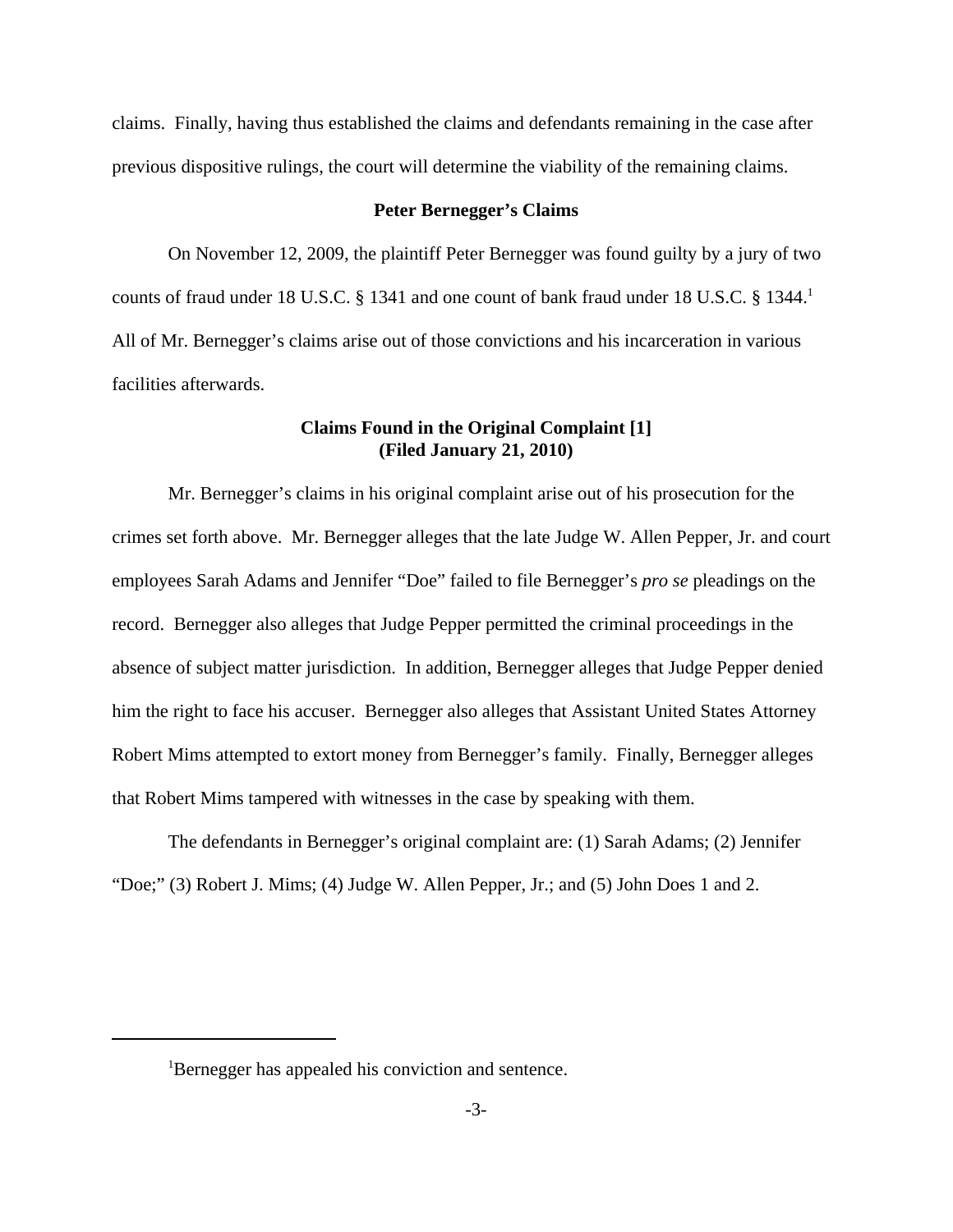# **Claims Found in the Amended Complaint (Sealed) (Filed February 9, 2010)**

Bernegger included in his amended complaint extremely vile and graphic language; as

such, the court sealed the document. He made the following claims against the Bolivar County

Regional Correctional Facility and various officers employed there:

- (1) Forced listening to repulsive videos;
- (2) Forced participation in a conspiracy to use bootlegged movies;
- (3) Exposure to environmental tobacco smoke;
- (4) Failure to protect him from attack by other inmates;
- (5) General conditions of confinement;

(a) denial of weekly telephone calls;

- (b) making use of the telephone unreasonably expensive;
- (c) failure to respond to grievances; and
- (6) Mail tampering (stamping outgoing mail to identify a jail or prison as its point of

origin).

Bernegger made the following claims against the Oklahoma City Transfer Center:

- (1) Denial of access to legal materials; and
- (2) Denial of unmonitored access to his attorney;
- (3) Taking of legal papers.

Bernegger made additional claims against Judge W. Allen Pepper, Jr.:

- (1) Denial of the right to object on the record;
- (2) Forcing Bernegger to sign a contract by threat of incarceration.

Bernegger made an additional claim against Assistant United States Attorney Robert J. Mims:

(1) Trying to force Bernegger to plead guilty to all six counts of the indictment, when he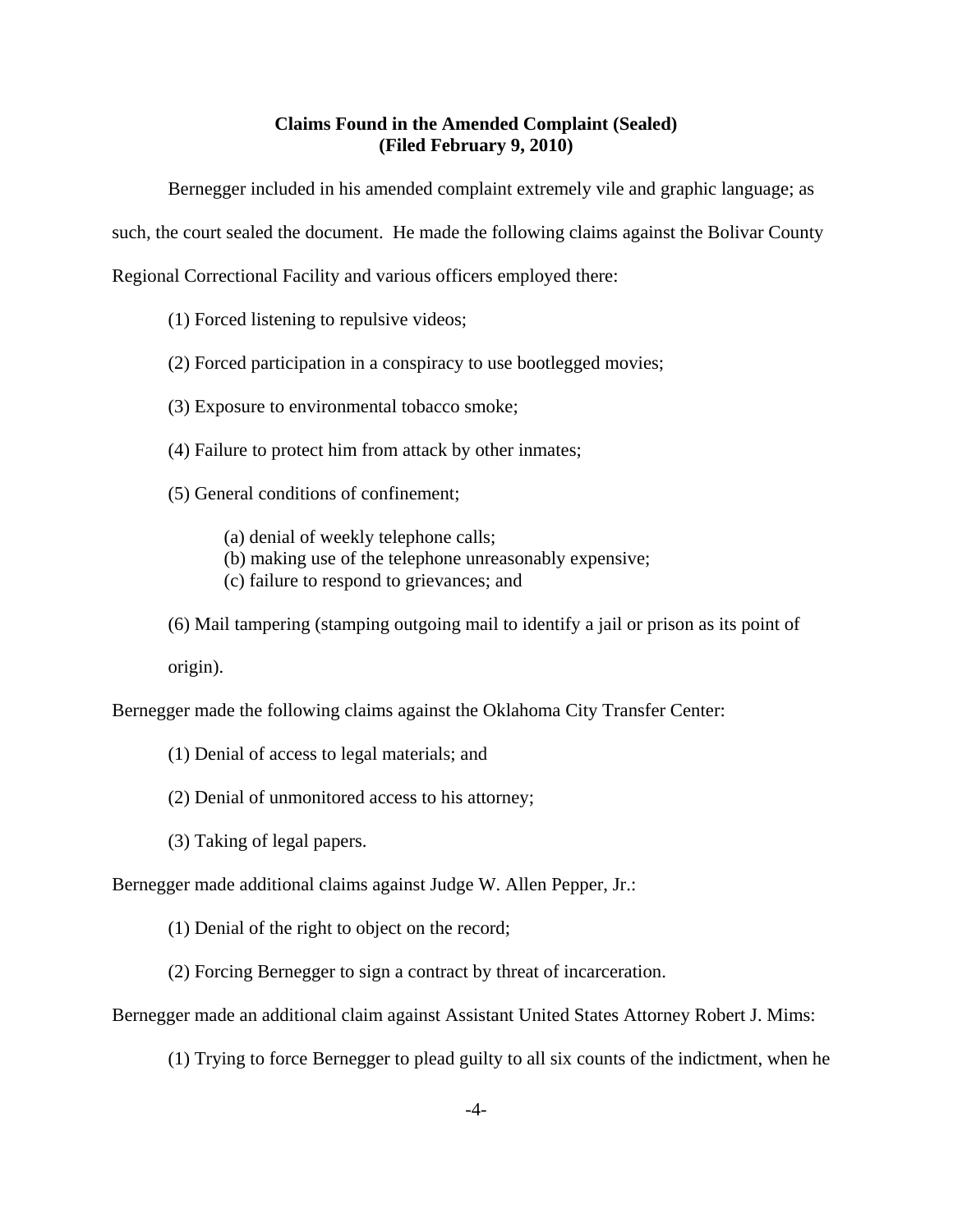was not charged in all six counts.

The defendants in Bernegger's Amended Complaint are: (1) the defendants named in the original complaint; (2) **Michael East**; (3) **Parker Howard**; (4) **U.S. Marshal Service**; (5)

# **Defendants Named in the Complaint and Amended Complaint**

**Bureau of Prisons**; (6) **Jeff Butler**; (7) **Sam Moore**; (8) 20 John Does; (9) 5 Jane Does.

Thus, the defendants Bernegger has named in either his original complaint or amended complaint are: (1) **Sarah Adams**; (2) **Jennifer "Doe;"** (3) **Robert J. Mims**; (4) **Judge W. Allen Pepper, Jr.**; (5) **Michael East**, (6) **Parker Howard**, (7) **U.S. Marshal Service**, (8) **Bureau of Prisons**, (9) **Jeff Butler**,(10) **Sam Moore**, and (11) **the Oklahoma City Federal Transfer Center**.

#### **Defendants Named in Various Motions**

Bernegger has also mentioned defendants – who were not named in either his complaint or amended complaint – in several motions throughout this case. The court, in accordance with the holding in *Haines v. Kerner*, 404 U.S. 519 (1972), will view the mention of these people as an attempt to add them as defendants. In a document [10] entitled "Verified Petition for Perpetuation of Testimony by Deposition," he mentions (12) **Officer Hayward (or Haywood)**, (13) **Captain Brown**, (14) **Captain White** – and refers to them later as "parties." In that same document, Bernegger states that he would like to depose (15) **Assistant Warden Sellers**, (16) **Captain Hicks**, (17) **Captain Cook**, and (18) **Ms. Walker**. He then vaguely states that he would like to depose these parties "concerning the claims in the Motion to Amend Complaint." Bernegger set forth *twelve* claims in his Amended Complaint, but in his request for depositions, he does not state what role any of these "parties" might have played in those claims.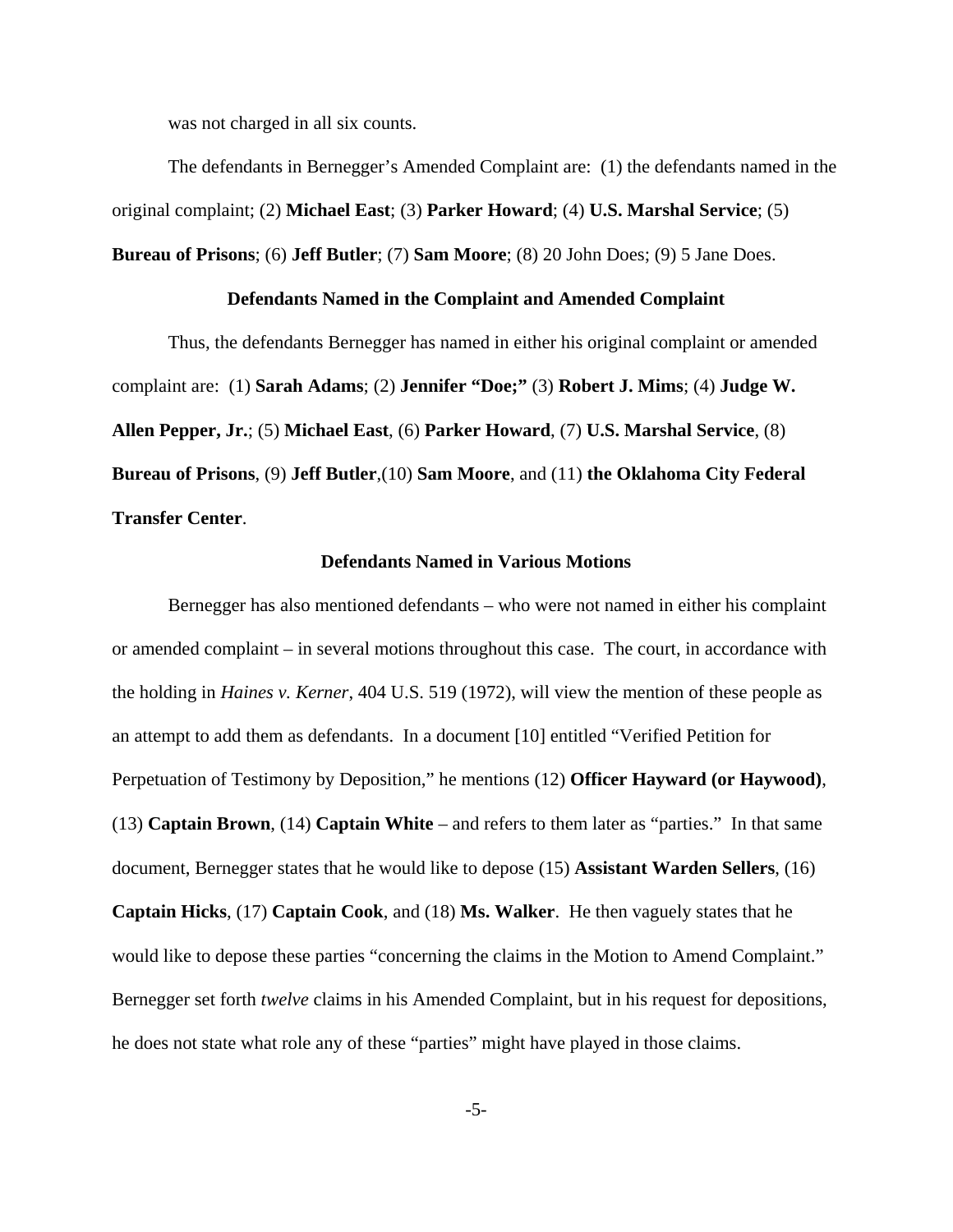In a Motion to Reconsider [31], Bernegger states that he previously named (19) **"a bankruptcy judge"** as a defendant in this case regarding the claim against Robert Mims for "witness tampering." That entire claim was dismissed in the court's memorandum opinion and judgment of June 17, 2010.

Bernegger again mentions Parker Howard, the late Judge W. Allen Pepper's former law clerk, as a defendant in the Motion to Reconsider [31]. In this document, Bernegger alleges that Judge Pepper and Parker Howard "called a witness" (Bernegger's attorney Rob Laher) in the bench trial of August 20, 2009 – a trial to determine whether Bernegger was in contempt of court. The court previously dismissed that entire claim for a variety of reasons, including the fact that Bernegger was found not to be in contempt of court – and thus suffered no harm from the alleged actions of Judge Pepper and Parker Howard. In that same document, Bernegger also mentions Judge Pepper and Parker Howard in connection with the claim that the court forced him to sign a contract. That claim was also dismissed in the court's judgment of June 17, 2010. The "contract" was a mental health release form, the execution of which was a requirement for bond. If Bernegger chose not to sign the release form, then he would not have met the conditions for bond – and he would have been held in custody until his trial.

Bernegger then lists the following defendants as part of his mail tampering and vulgar movies claims (which were dismissed with prejudice in the court's June 17, 2010, opinion and judgment: (20) **Mack Grimmett**, (21) **Tommy Taylor**, (22) **Captain Gallion**, (23) **Scott** Peterson, (24) Chris Espy, Asst. Warden Sellers, and the U.S. Marshal Service.<sup>2</sup> Bernegger

<sup>&</sup>lt;sup>2</sup>The court has not assigned a number to the U.S. Marshal Service for this claim, as the Marshal Service was listed as a defendant in Bernegger's Amended Complaint. Similarly, the court has not assigned a number to Asst. Warden Sellers here, as he was listed as a defendant in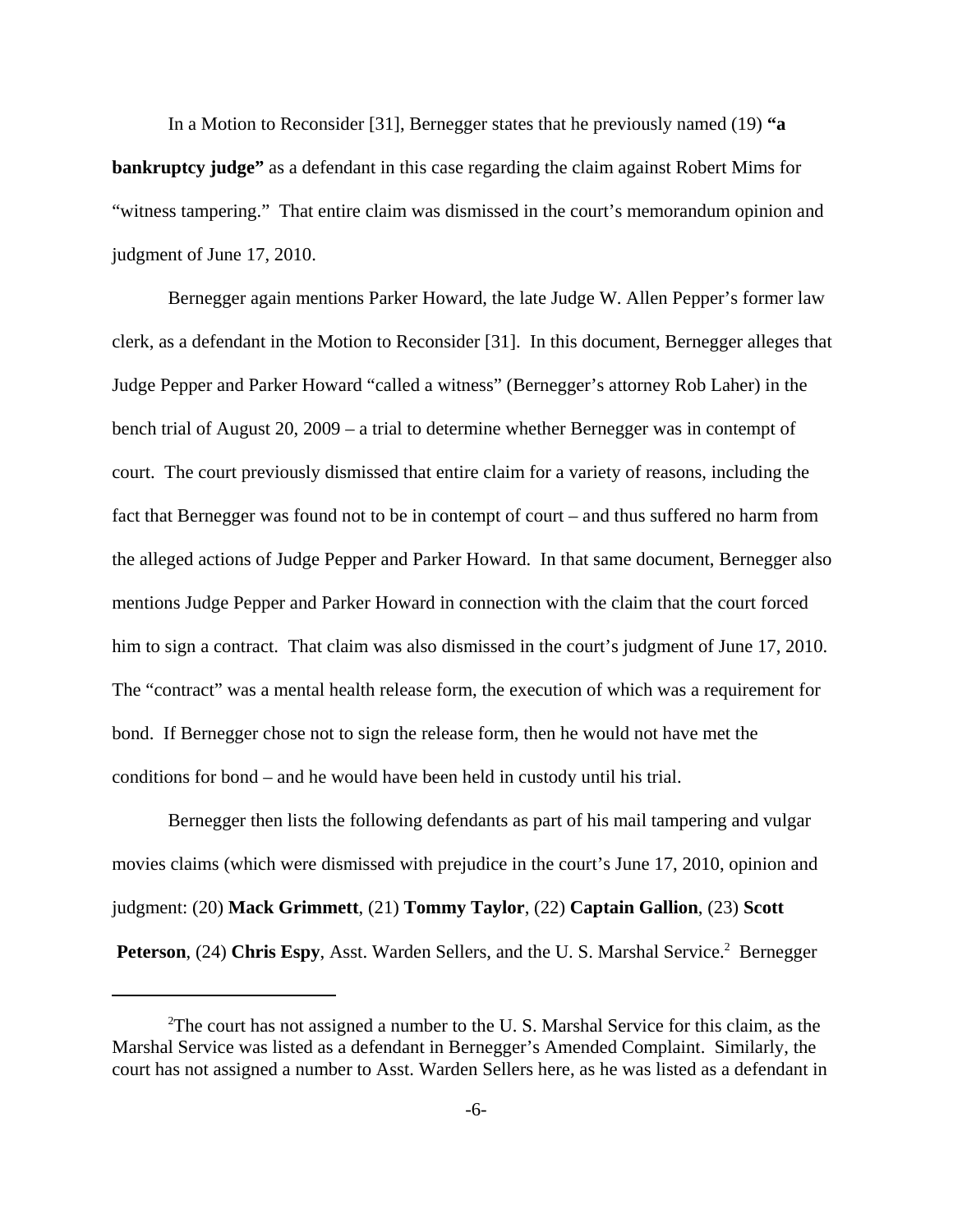also mentions (25) **Lt. Wilson** as part of the previously dismissed vulgar movies claim.

In his October 4, 2010, Motion to Void Judgment [37], Bernegger seeks to have various claims and defendants added or reinstated, including some not previously mentioned, (26) **Lt.**

#### **Hall**, and (27) **Warden of BOP Oklahoma City Transfer Center**.

Thus, through two versions of his complaint and several motions, Peter Bernegger has named *twenty-seven* defendants, involved in *numerous* alleged constitutional violations.

### **The Court's Memorandum Opinion and Judgment of June 17, 2010**

The Court analyzed Bernegger's claims in its memorandum opinion and judgment of June 17, 2010, and dismissed various claims and defendants from this suit with prejudice. The following discussion summarizes the court's holdings in that memorandum opinion and judgment.

The following defendants were dismissed from this case because Bernegger did not make any allegations against them: (1) Michael East, (2) Parker Howard, U.S. Marshal Service, Bureau of Prisons, Jeff Butler, and Sam Moore.

The court dismissed Bernegger's claim that Ms. Adams and Jennifer "Doe" did not place his *pro se* pleadings on the docket because they were following the express instructions of the court. As this was the only claim against these two defendants, Ms. Adams and Jennifer "Doe" were dismissed from this case with prejudice.

Bernegger's claims against Assistant United States Attorney Robert Mims for extortion and witness tampering were dismissed for two reasons: because they fail to state cognizable claims and because Mims is cloaked in prosecutorial immunity. Bernegger's claim against

a previous document.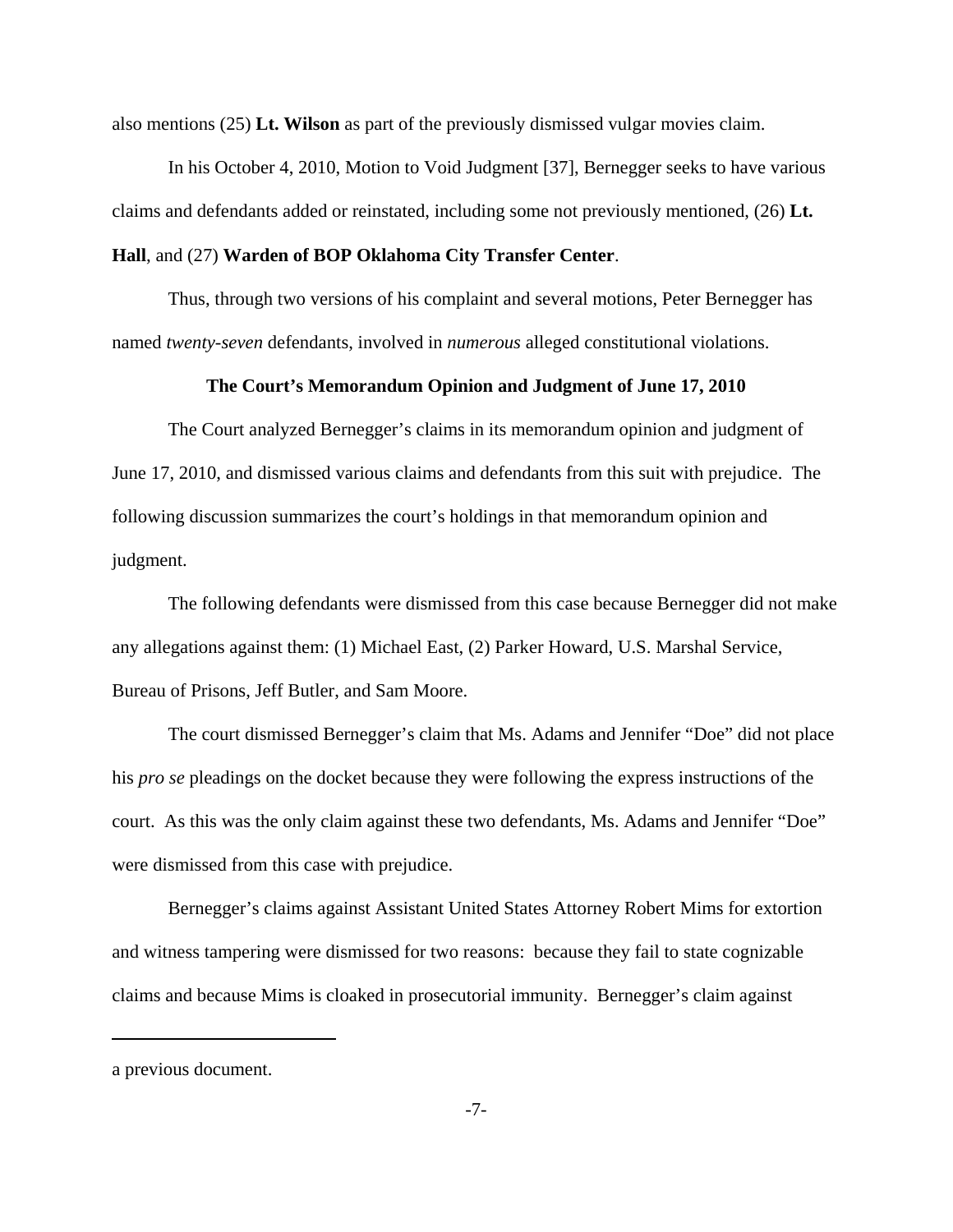Robert Mims regarding an attempt to force Bernegger to plead guilty to all six counts of the indictment was dismissed for failure to state a claim upon which relief could be granted.

Bernegger's many allegations against United States District Judge W. Allen Pepper (proceeding in the absence of subject matter jurisdiction, denying Bernegger the right to face his accuser, denying Bernegger the right to state an objection on the record, and forcing Bernegger under threat of incarceration to sign a contract) were all dismissed for two reasons: because they failed to state a claim and because Judge Pepper is cloaked in judicial immunity.

Several of Bernegger's claims against the Bolivar County Regional Correctional Facility defendants were dismissed for failure to state a claim upon which relief could be granted: (1) forced listening to vulgar movies, (2) forced participation in a conspiracy to use "bootlegged" movies, (3) failure to protect Bernegger against harm from other inmates, (4) denial of access to a telephone, and (5) mail tampering.

In sum, under the court's June 17, 2010, memorandum opinion and judgment, the following defendants were dismissed with prejudice from this suit: Judge W. Allen Pepper, Jr., Assistant United States Attorney Robert Mims, Michael East, Parker Howard, U.S. Marshal Service, Bureau of Prisons, Jeff Butler, Sam Moore, "Sarah" Adams, and Jennifer "Doe." In addition, the following claims were dismissed with prejudice: proceeding in the absence of subject matter jurisdiction, denying Bernegger the right to face his accuser, denying Bernegger the right to state an objection on the record, forcing Bernegger under threat of incarceration to sign a contract, forced listening to vulgar movies, forced participation in a conspiracy, failure to protect Bernegger from harm at the hands of other inmates, denial of access to the telephone, mail tampering, and failure to docket Bernegger's *pro se* submissions to the court.

-8-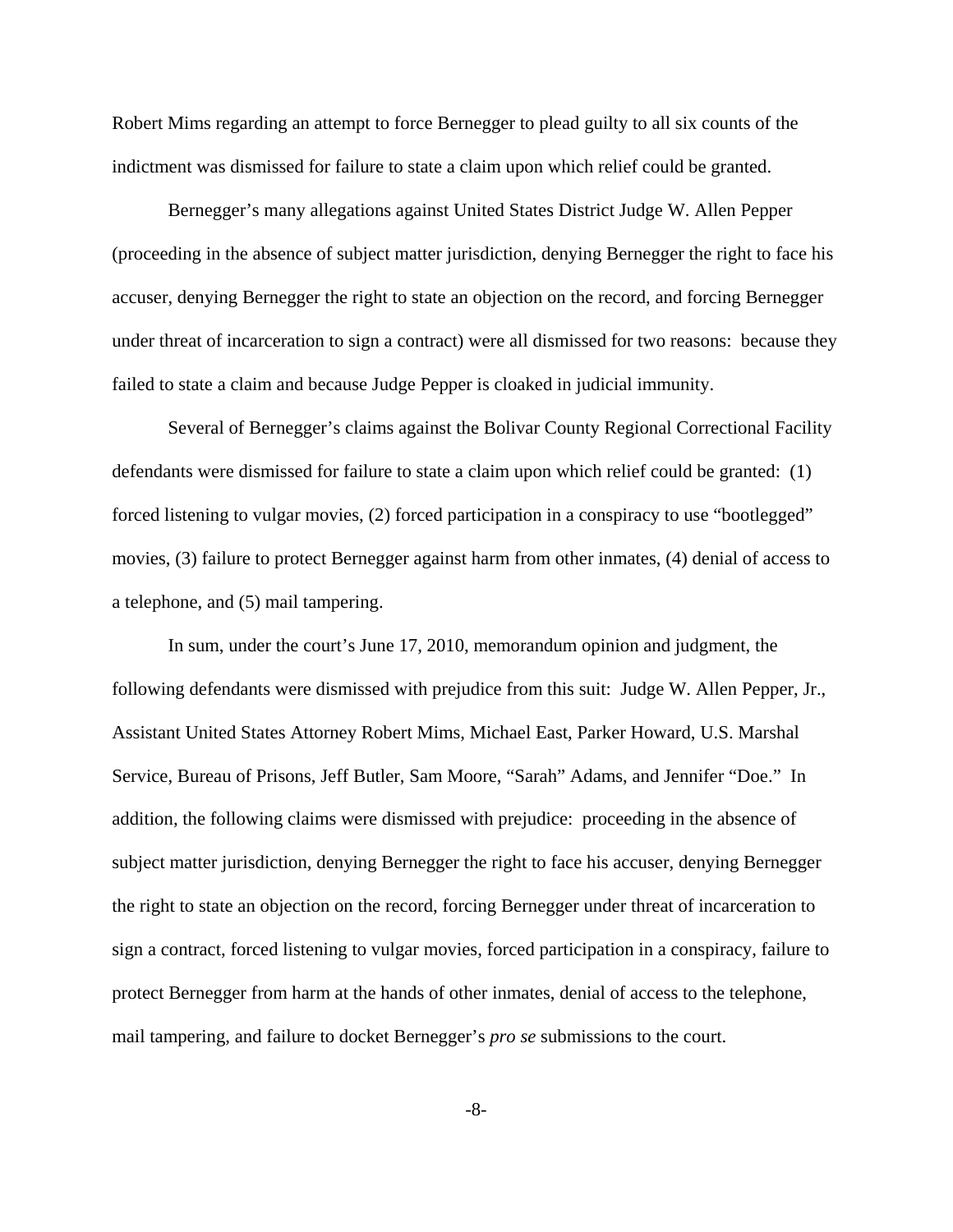# **Clearing up Which Claims and Defendants Remained After the June 17, 2010, Memorandum Opinion and Judgment**

#### **Claims Remaining After the June 17, 2010, Judgment:**

In its memorandum opinion and judgment, the court identified the following claims (which appeared to arise out of his stay at the Bolivar County Regional Correctional Facility) as those which should proceed: (1) exposure to environmental tobacco smoke, (2) failure to respond to grievances, (3) denial of access to legal materials, and (4) denial of unmonitored access to his attorney.

Having studied the record further – and giving Mr. Bernegger the benefit of the doubt as to the interpretation on his rambling pleadings under *Haines v. Kerner*, 404 U.S. 519 (1972) – the court will give a broader interpretation to the claims regarding: (1) denial of access to legal materials,  $(2)$  the confiscation of his legal papers<sup>3</sup>, and  $(3)$  unmonitored access to his attorney. Initially, the court interpreted these claims as applying only to his stay in Bolivar County; however, it appears that he may also have meant for these claims to apply to his brief stay in the Oklahoma City Federal Transfer Facility. The court will assume that these claims apply to Bernegger's stay in both facilities in the following discussion.

<sup>&</sup>lt;sup>3</sup>The court had originally treated the claims for denial of access to legal materials and the confiscation of legal papers as the same claim. Though it will not change the resolution of this matter, for the sake of clarity, the court will treat them as separate claims in the instant opinion and judgment.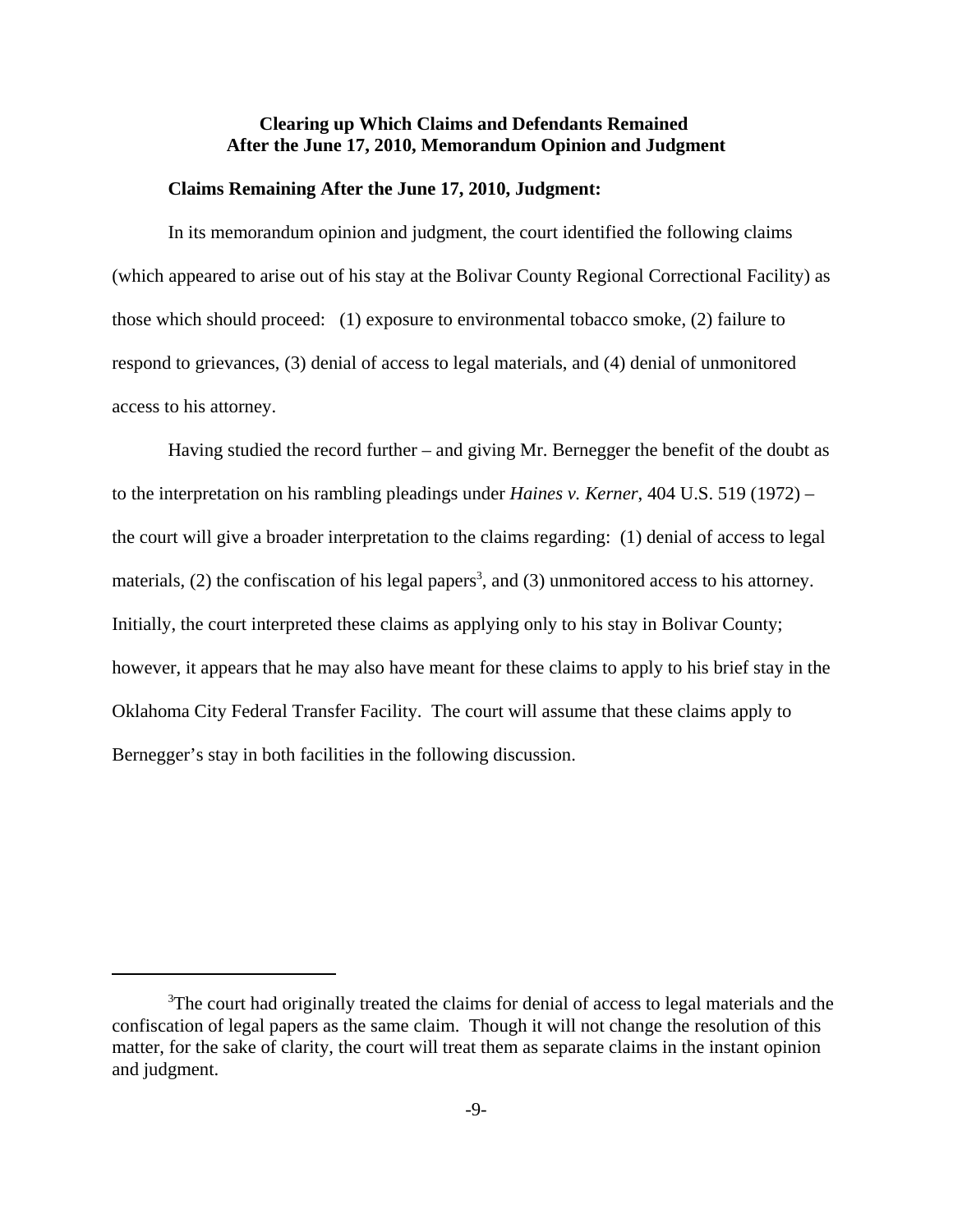As a result of the broader interpretation of Bernegger's allegations, the following claims remain: (1) exposure to environmental tobacco smoke (at the BCRCF only), (2) failure to respond to grievances (at the BCRCF only), (3) denial of access to legal materials (at both BCRCF and the Oklahoma City Federal Transfer Center), (4) confiscation of legal materials (at both BCRCF and the Oklahoma City Federal Transfer Center), and (5) denial of unmonitored access to his attorney (at both BCRCF and the Oklahoma City Federal Transfer Center).

## **Defendants Remaining:**

Giving Mr. Bernegger a *big* benefit of the doubt (by permitting him to add defendants by merely *mentioning* them in various motions), the following defendants have already been added to this case: **Mack Grimmett, Tommy Taylor, Captain Gallion, Scott Peterson, Chris Espy, Lt. Hall, Oklahoma City Federal Transfer Center, Warden of the Oklahoma City Federal Transfer Center, Assistant Warden Sellers.**

The Clerk of the Court will be directed to add these additional defendants, whom Bernegger merely mentioned in his motion [10] to reconsider: **Officer Hayward**, **Captain**

# **Brown**, **Captain White**, **Captain Hicks**, **Captain Cook**, and **Ms. Walker**. 4

#### **Analysis of Bernegger's Remaining Claims**

Having unwound the tangled web of Bernegger's allegations in this case, the court will analyze the remaining claims to determine which claims and defendants should be dismissed and which, if any, should remain.

<sup>4</sup>Mr. Bernegger also attempted to flesh out his claims against Judge Pepper, Robert Mims, and Parker Howard in later motions, but his claims against those defendants had already been properly dismissed, and will remain so.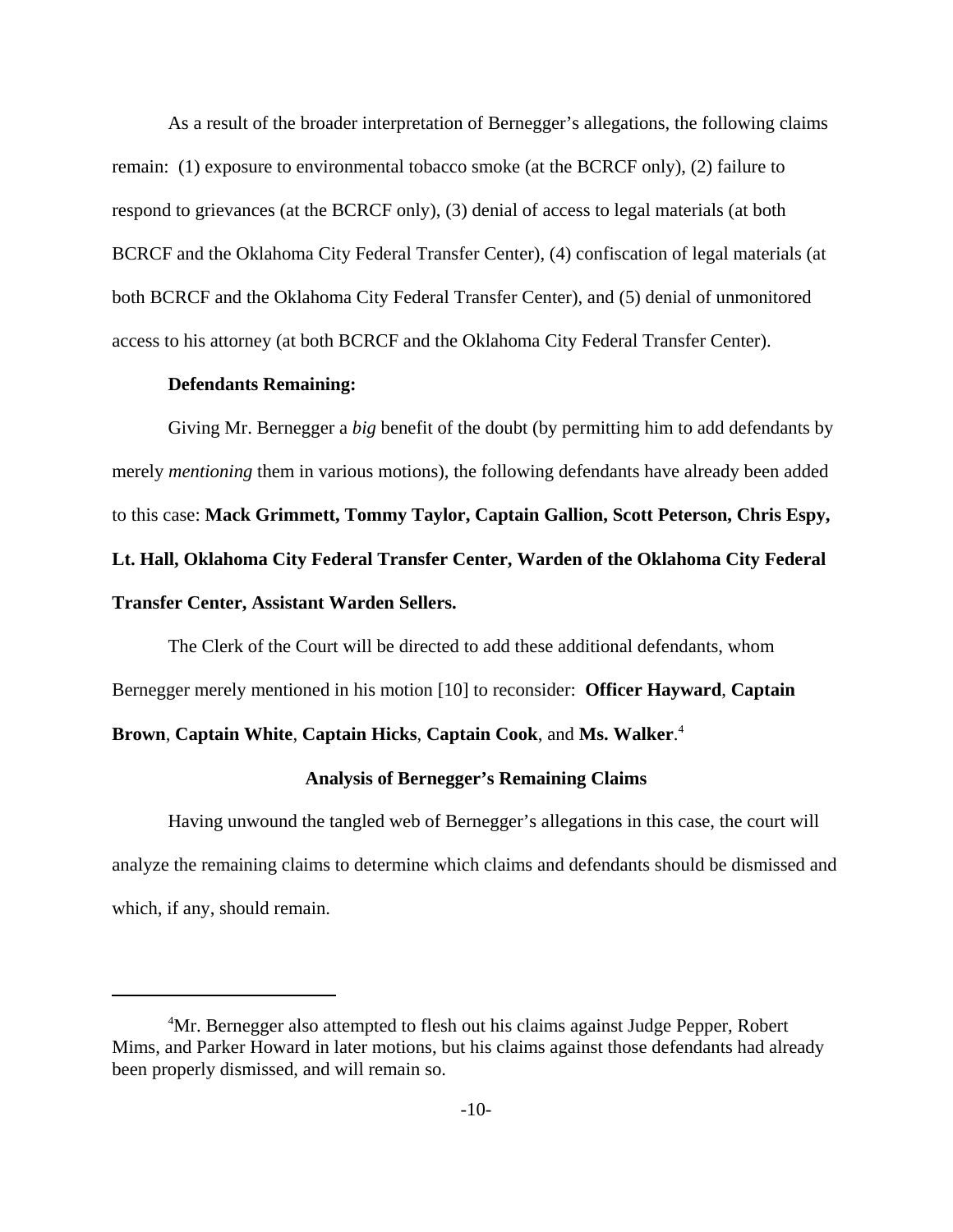# **Defendants Dismissed Because the Claims Associated with Them Have Already Been Dismissed**

The defendant listed as "**a bankruptcy judge**" will be dismissed because the only claim in which he was mentioned, the witness tampering claim, has been dismissed. Similarly, the following defendants will be dismissed because they are associated only with Bernegger's claims regarding mail tampering and vulgar movies (both of which have been dismissed): **Mack Grimmett**, **Tommy Taylor**, **Assistant Warden Sellers**, **Captain Gallion**, **Scott Peterson**, **Chris Espy**, and the **U.S. Marshal Service**. **Lt. Wilson** will be dismissed because he is associated only with Bernegger's claim regarding vulgar movies.

# **Defendants That Will Be Dismissed Because Bernegger's Allegations Against Them Fail to State a Claim Upon Which Relief Could Be Granted.**

Three of Bernegger's allegations can be grouped into the single legal claim that he has been denied access to the courts: (1) denial of access to legal research materials, (2) confiscation of his legal documents, and (3) denial of unmonitored access to his attorney. Under the law – and by any rational measure – Bernegger has enjoyed abundant access to the courts. These allegations will be dismissed for failure to state a claim upon which relief could be granted. Denial of access to the courts is Bernegger's sole claim against the **Oklahoma City Federal Transfer Center** and the **Warden of the Oklahoma City Federal Transfer Center**. As such, these defendants will be dismissed with prejudice from the present case.

Bernegger had adequate access to the courts through counsel appointed to defend his criminal case. He has alleged no harm from lack of access to a legal library – and he has certainly prosecuted the present case in this court with vigor. As such, his claims for denial of access to the courts will be dismissed. Bernegger made similar claims against unspecified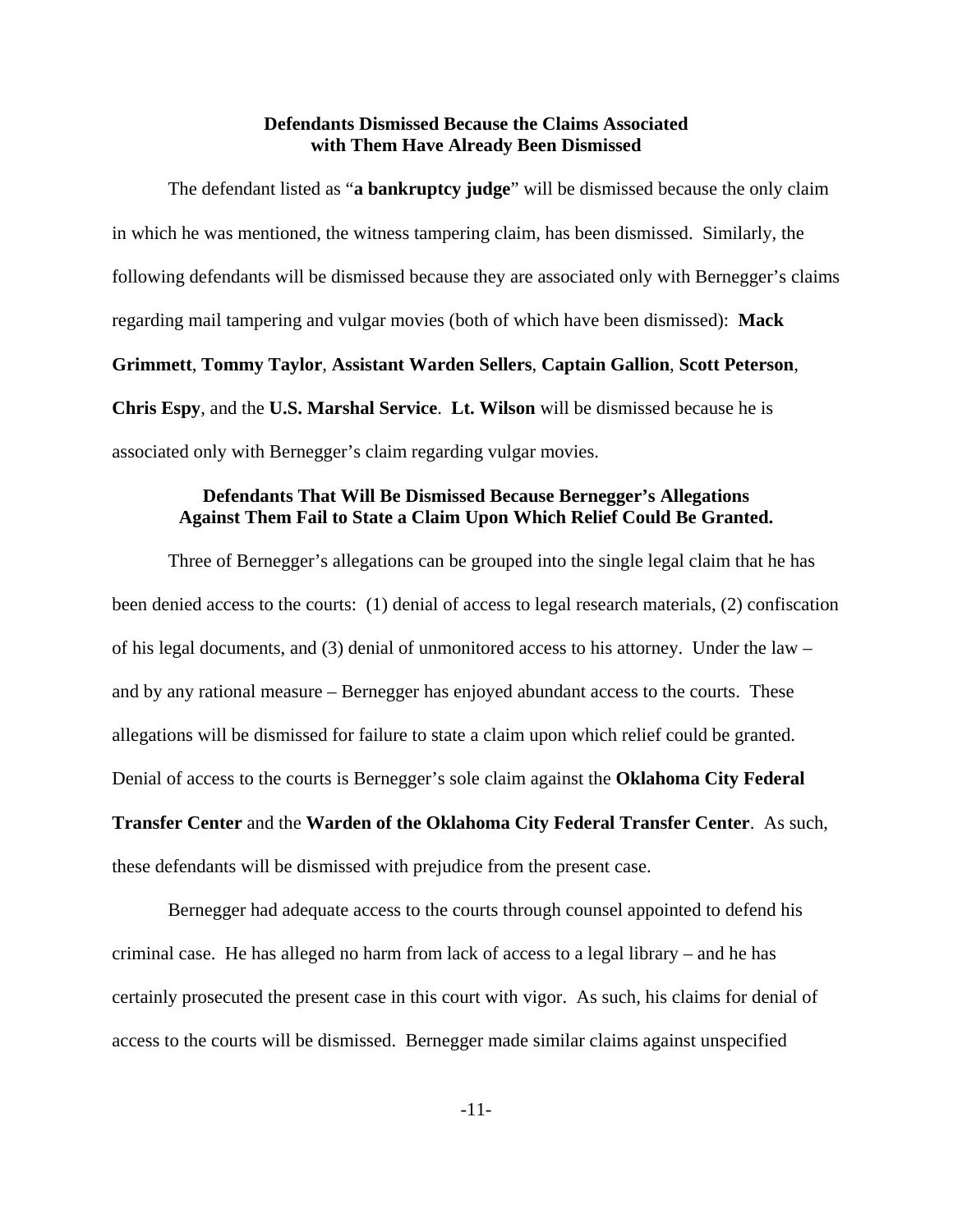defendants at the BCRCF, and those claims will be dismissed, as well.

Prisoners enjoy a constitutional right of access to courts, including having the "ability ... to prepare and transmit a necessary legal document to court." *Bounds v. Smith*, 430 U.S. 817, 821 (1977), *Eason v. Thaler*, 73 F.3d 1322, 1328 (5th Cir. 1996), quoting *Brewer v. Wilkinson*, 3 F.3d 816, 821 (5th Cir. 1993), *cert. denied*, 510 U.S. 1123 (1994). The right of access to the courts is limited to allow prisoners opportunity to file nonfrivolous claims challenging their convictions or conditions of confinement. *Jones v. Greninger*, 188 F.3d 322, 325 (5<sup>th</sup> Cir. 1999). "Interference with a prisoner's right to access to the courts, such as delay, may result in a constitutional deprivation." *Chriceol v. Phillips*, 169 F.3d 313, 317 (5<sup>th</sup> Cir. 1999) (citations omitted).

However, "[a] denial-of-access-to-the-courts claim is not valid if a litigant's position is not prejudiced by the alleged violation." *Ruiz v. United States*, 160 F.3d 273, 275 (5<sup>th</sup> Cir. 1998); *Henthorn v. Swinson, 955 F.2d 351, 354 (5<sup>th</sup> Cir. 1992), <i>cert. denied, 504 U.S. 988 (1992), citing Richardson v. McDonnell*, 841 F.2d 120, 122 (5<sup>th</sup> Cir. 1988). It is only when a prisoner suffers some sort of actual prejudice or detriment from denial of access to the courts that the allegation becomes one of constitutional magnitude. *Walker v. Navarro County Jail*, 4 F.3d 410, 413 (5<sup>th</sup> Cir. 1993); *see Howland v. Kilquist*, 833 F.2d 639, 642 (7<sup>th</sup> Cir. 1987). To prove his claim, a plaintiff must show real detriment – a true denial of access – such as the loss of a motion, the loss of a right to commence, prosecute or appeal in a court, or substantial delay in obtaining a judicial determination in a proceeding. *See Oaks v. Wainwright*, 430 F.2d 241 (5<sup>th</sup> Cir. 1970). Peter Bernegger has not alleged any harm – at all – from the purported denial of access to the courts. This, alone, requires the dismissal of the claims of denial of access to the courts.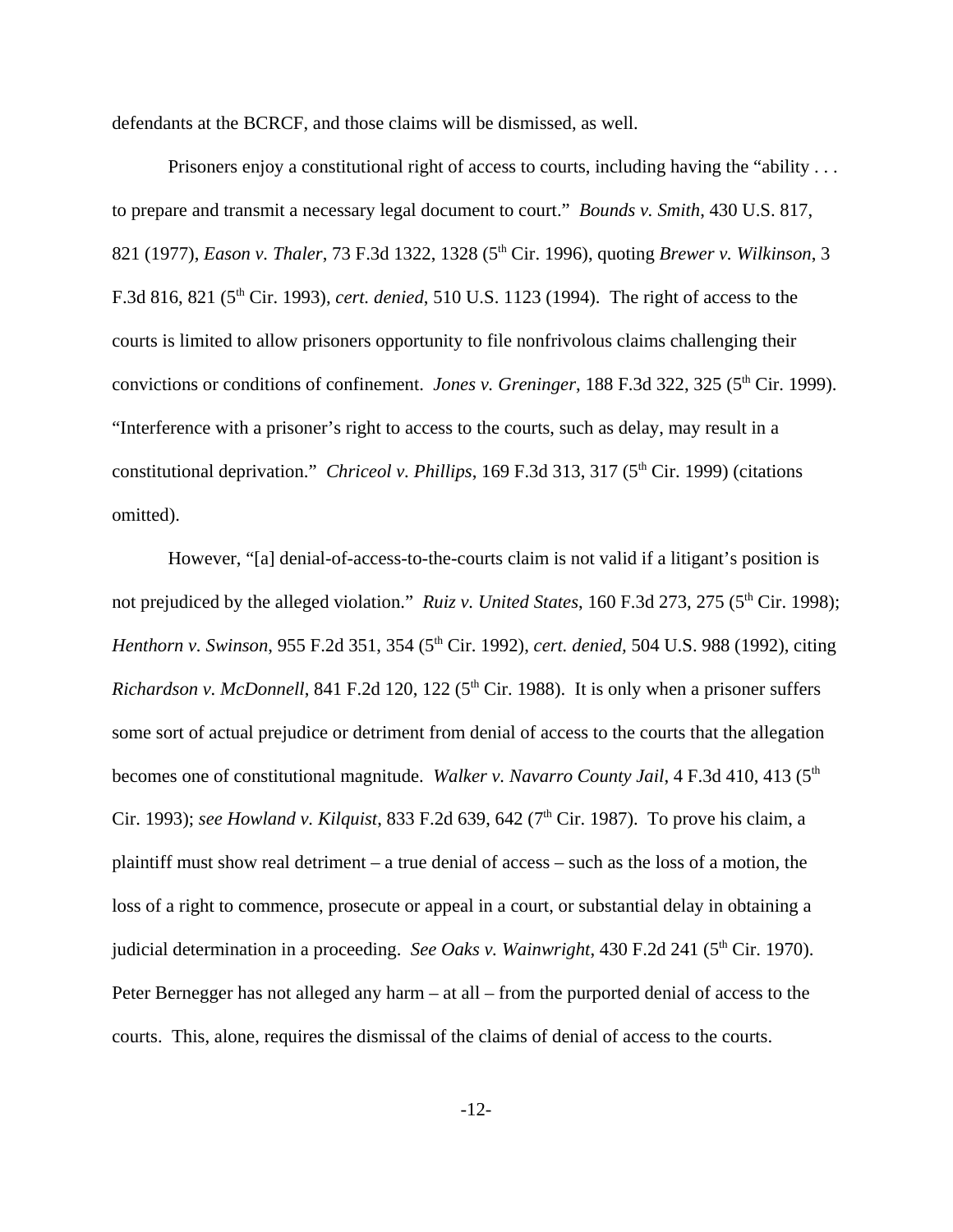An inmate's right of access to the courts may be fulfilled in ways other than access to a law library. *Lewis v. Casey*, 518 U.S. 343, 351,116 S.Ct. 2174, 2180 (1996). The right of access to the courts is not "an abstract, freestanding right to a law library or legal assistance[;] an inmate cannot establish relevant actual injury simply by establishing that his prison's law library or legal assistance program is subpar in some theoretical sense." *Id*. In this case, the plaintiff's access to the courts in his criminal case is through the counsel appointed him, "[f]or, once the [government] has provided a petitioner with an attorney . . . , it has provided him with the 'capability of bringing contemplated challenges to sentences or conditions of confinement before the courts." *Lamp v. Iowa,* 122 F.3d 1100, 1106 (8<sup>th</sup> Cir.1997), quoting *Lewis v. Casey*, 518 U.S. 343, 356 (1996); *see also Schrier v. Halford*, 60 F.3d 1309, 1313-1314 (8<sup>th</sup> Cir.1995) (having appointed counsel is one way in which state can shoulder its burden of assuring access to the courts); *Sanders v. Rockland County Correctional Facility*, No. 94 Civ. 3691, 1995 WL 479445 at \*2 (S.D.N.Y. Aug. 14, 1995) ("By the appointment of counsel, plaintiff was afforded meaningful access to the courts in his trial.") When the government provides adequate legal assistance to a prisoner, it has fulfilled its obligation to provide him access to the courts – and need not provide access to a law library. "Inmates are entitled to either adequate law libraries or adequate assistance from persons trained in the law, but certainly not both." *Meeks v. California Dep't of Corrections*, 1993 WL 330724 (9<sup>th</sup> Cir. Aug. 31, 1993), citing *Bounds*, 430 U.S. at 828.

Peter Bernegger had counsel appointed to defend him against *criminal* charges; as such, he has adequate access to the courts in his criminal case. Further, given his prolific filings in the instant *civil* case, with numerous legal citations, he can hardly claim that he has been denied access to this court for his civil claims. As such, the plaintiff's claim of denial of access to the

-13-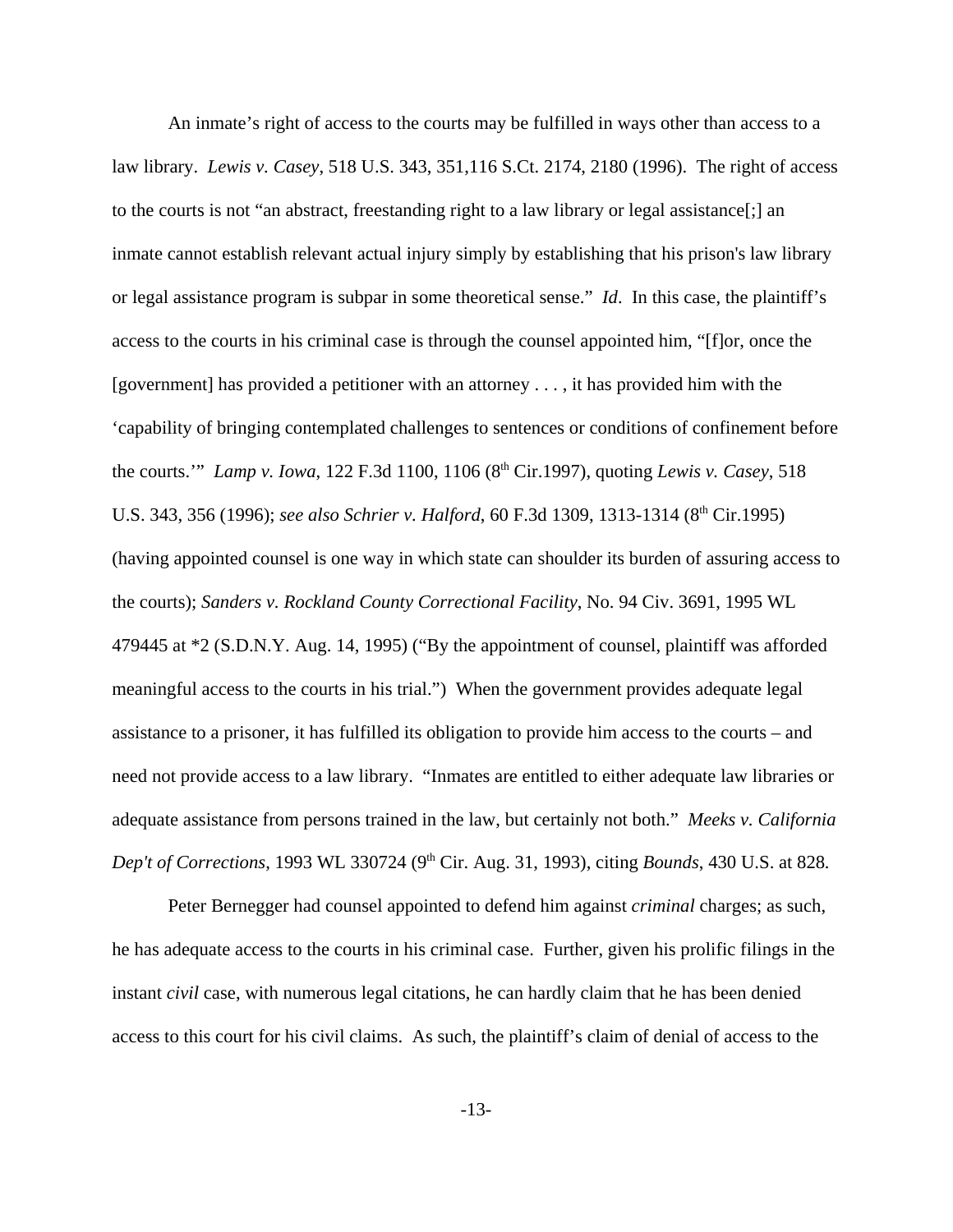courts will be dismissed for failure to state a constitutional claim – and defendants **Oklahoma**

### **City Federal Transfer Center** and the **Warden of the Oklahoma City Federal Transfer**

**Center** will be dismissed with prejudice from this case.

# **Bernegger Has Made No Allegations Against Lt. Hall, Who Will Be Dismissed With Prejudice From This Case**

Though Mr. Bernegger mentioned a defendant named Lt. Hall in his October 4, 2010, Motion to Void Judgment [37], he made absolutely no allegations against Hall anywhere in his multitudinous pleadings and motions. As such, **Lt. Hall** will be dismissed from this case with prejudice.

# **Bernegger's Claim that the BCRCF Would Not Respond to His Grievances Will Be Dismissed for Failure to State a Claim Upon Which Relief Could Be Granted**

Peter Bernegger has alleged that the Bolivar County Regional Correctional Facility and unspecified employees there would either ignored his grievances or put them into the trash. He believes that these acts (or omissions) rise to the level of a constitutional violation. He is mistaken. Inmates must exhaust their "administrative remedies as are available" before proceeding with a civil action under 42 U.S.C. § 1983. 42 U.S.C. § 1997e(a). A prison system is not required to establish grievance procedures, and the failure of a jail or prison to establish or adhere to a grievance procedure does not rise to the level of a § 1983 claim. 42 U.S.C. 1997e(b); *Bradford v. Kuykendall*, 2005 WL 1521016, 5(E. D. Tex.) citing G*eiger v. Gowers,* 404 F. 3d  $371, 374$  ( $5<sup>th</sup>$  Cir. 2005). Inmates have no basis for a civil rights lawsuit simply because they are unhappy with grievance procedures. *Id*. In any event, the failure of prison officials to respond to grievances is not even an impediment to exhaustion. *Powe v. Ennis*, 177 F.3d 393 (5<sup>th</sup> Cir. 1999) (administrative remedies are deemed exhausted if prison officials fail to respond to grievances). For these reasons, Mr. Bernegger's claims regarding the failure of unspecified BCRCF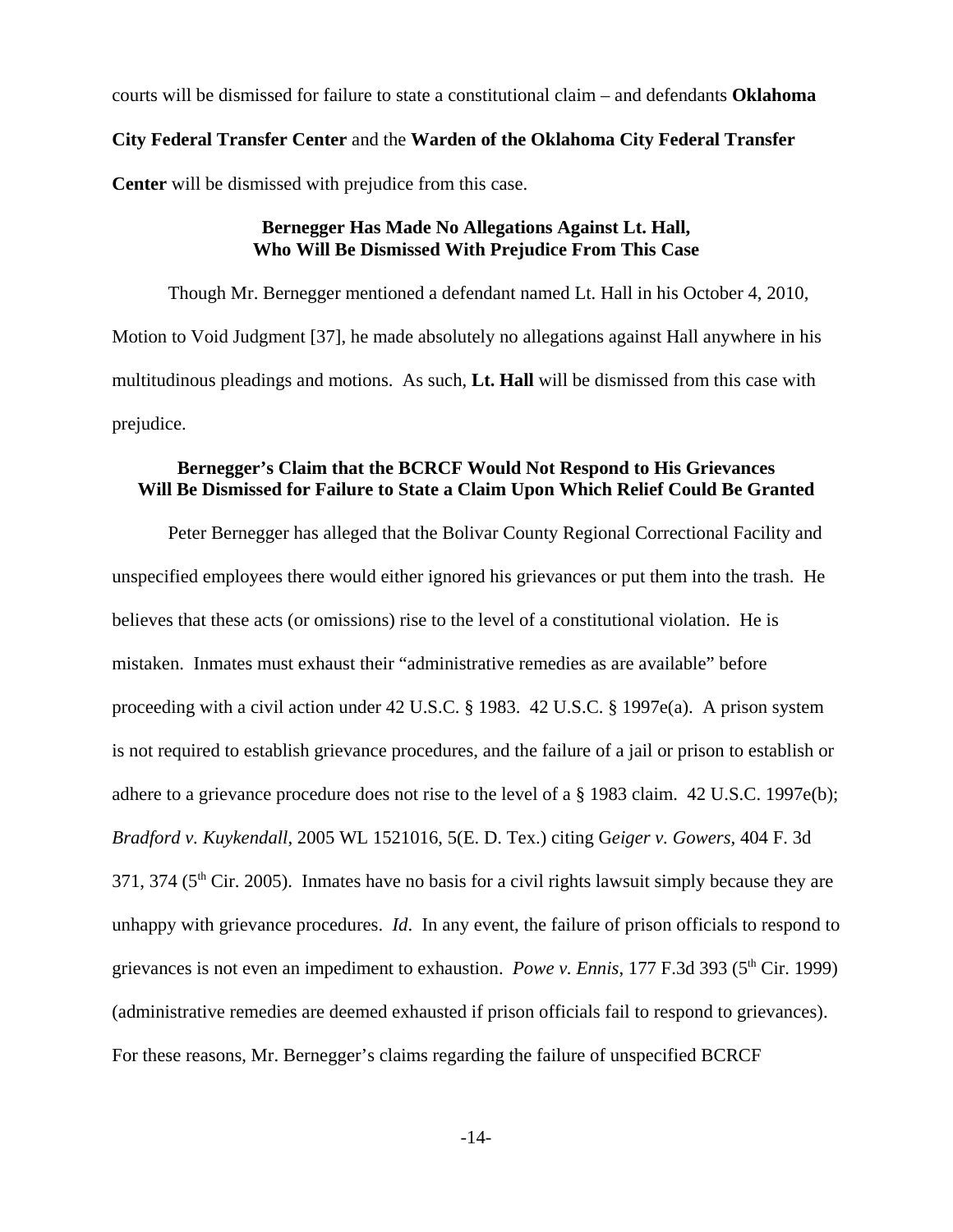employees to respond to his grievances will be dismissed with prejudice for failure to state a claim upon which relief could be granted.

#### **Exposure to Environmental Tobacco Smoke**

After dismissal of various claims and defendants in the court's opinion and judgment of June 17, 2010, and the preceding discussion in the present memorandum opinion, Bernegger's alleged exposure to environmental tobacco smoke while housed at the Bolivar County Regional Correctional Facility is his sole remaining claim. He has not, however, specified which defendants might be involved in this claim; nor has he described any acts or omissions by the unnamed defendants which might have led to his exposure to tobacco smoke. In addition, Bernegger has alleged absolutely no harm from such exposure. Though courts must construe a *pro se* litigant's pleadings liberally, *Haines v. Kerner*, 404 U.S. 519 (1972), the court must not supplement the pleadings with additional facts or construe the complaint to contain claims not present in the pleadings.

A plaintiff must set forth grounds entitling him to relief – and must do so with more than "labels and conclusions, and a formulaic recitation of the elements of a cause of action." *Bell Atlantic Corp. v. Twombly*, 127 S.Ct. 1955 (2007) (citing *Papasan v. Allain,* 478 U.S. 265, 286, 106 S.Ct. 2932, 92 L.Ed.2d 209 (1986)). The facts alleged must be sufficient to identify a right to relief above the level of mere speculation. Bernegger's allegations regarding exposure to environmental tobacco smoke do not rise to that level. Bernegger has not specified which defendants participated in his environmental tobacco smoke claim, the acts or omissions leading to his alleged exposure, the period during which he may have been exposed to tobacco smoke, or any harm he might have suffered from it. As such, he has not stated a constitutional claim regarding environmental tobacco smoke, and this allegation will be dismissed.

# **Remaining Defendants Dismissed Because Bernegger**

-15-